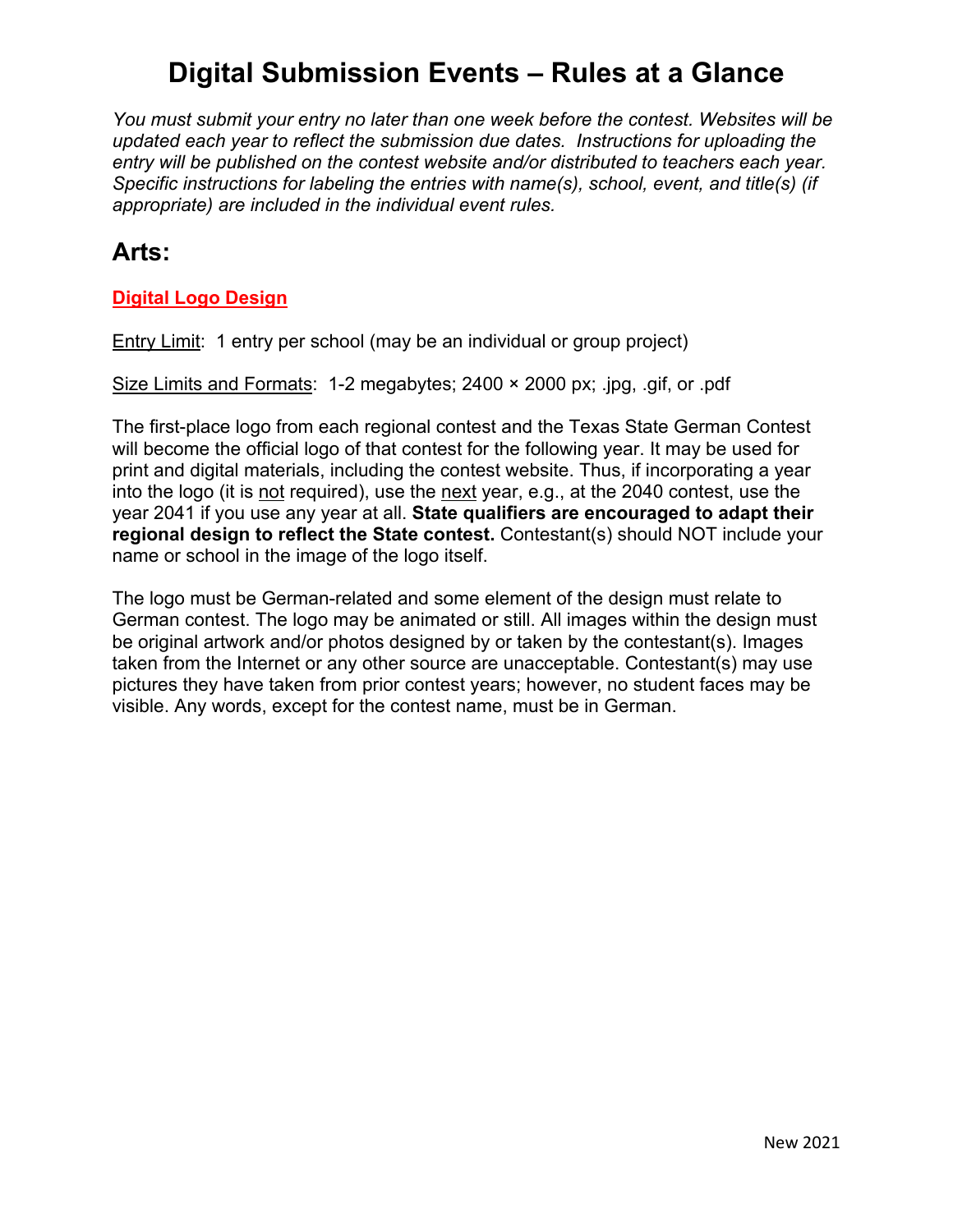# **Photo Essay**

Entry Limit: 1 entry per school (may be an individual or a group project)

Photo Limits: 10-20 photos

Contestant(s) will write an **original** story in German to accompany a series of photographs. The story may not be taken in whole or in part from any print or online source, and no advantaged or native speakers may assist with the writing of the story. Photos must be originals taken by the contestant(s). Photos may be either black-andwhite or color, or a combination of both. Any size photo is acceptable. The photos may concern any subject, but the part of the story telling what is happening in each photo should be displayed directly under/over/next to the photo.

#### **Submission Process:**

- 1. You may choose one of two methods for assembling the photo essay:
	- a) arrange the photos and captions digitally in Google Slides, Microsoft PowerPoint, etc.;
		- **OR**
	- b) mount the photos and captions physically on a poster board (22" x 28", no larger, no smaller) and then take a picture of the entire poster, as well as individual pictures of the photos and captions and then assemble these pictures in Google Slides, Microsoft PowerPoint, etc.
- 2. With either method, you must add a title slide with **your name**(s), **school**, the event **"Photo Essay**," and the **title of the project**.
- 3. Convert this file to a PDF and upload it according to the instructions provided.

#### **Video Show**

Entry Limit: 1 video per school; at least 6 contestants must be included in the video

Time Limit: 6-15 minutes

The video may be an original screenplay or a documentary and may not include animation. This may not be a video of one of your school's drama entries (puppet show, skit, etc.). All dialogue must be in German. Judging includes originality, German dialogue, and the professional quality of the video presentation. Creativity is encouraged.

- 1. Upload the finished video to YouTube or Vimeo.
- 2. Type the script in Microsoft Word, Google Docs, etc.
- 3. Create a title page with the **student names**, **school**, **title of the video**, and **the YouTube/Vimeo hyperlink to the video**. \*\*If you are concerned about privacy and want to password-protect your video, include the password along with the hyperlink.
- 4. Convert the document to a PDF and upload it according to the instructions provided. Do NOT upload the video itself; the judges will access your video via the link that you include on the title page.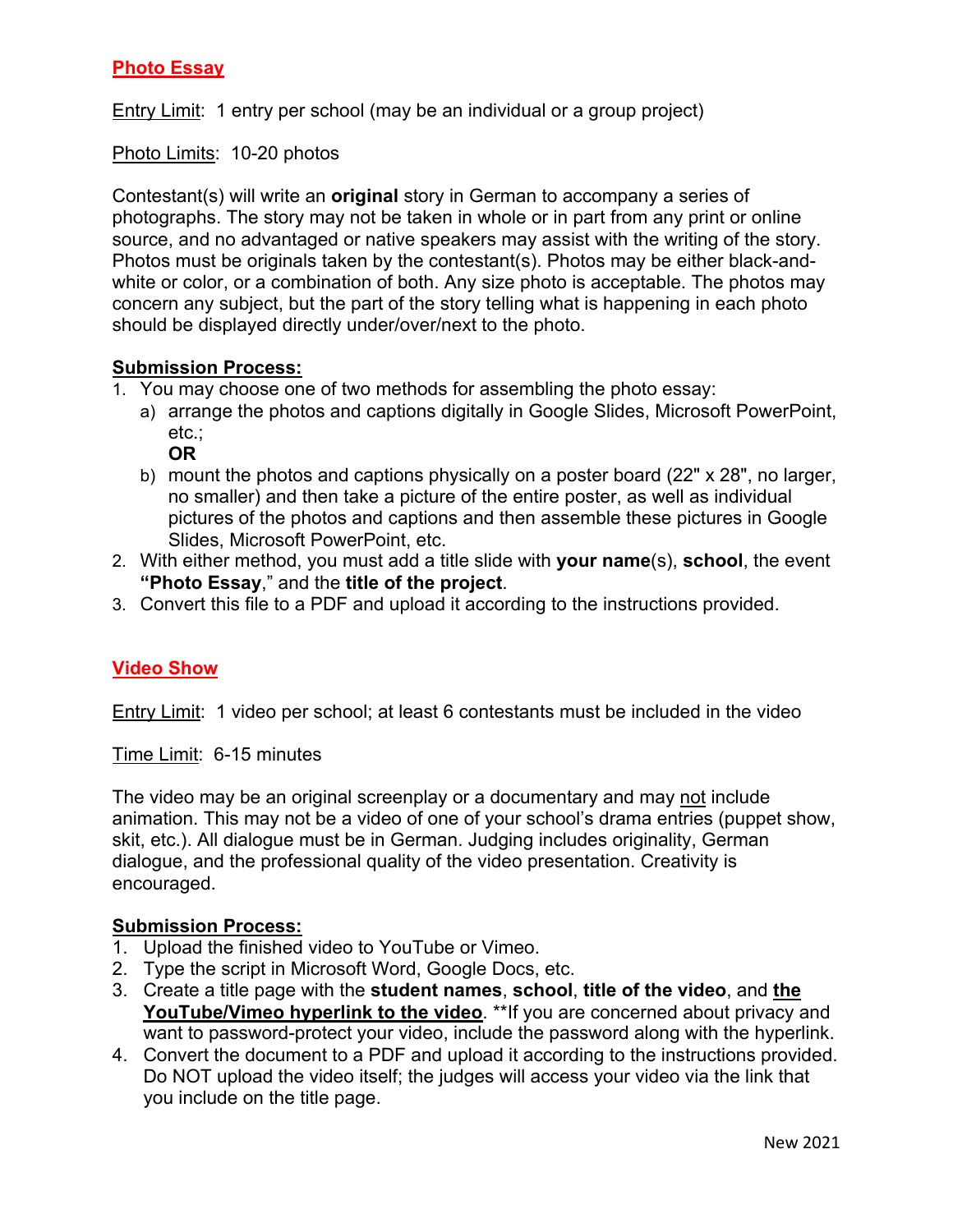# **Declamation:**

**Poetry Reading**

Entry Limit: 3 contestants per level, per school (Levels 1, 2, 3, and 4)

Length and Time Limits: Level 1: 16-24 lines **OR** 1-2 minutes Level 2: 20-32 lines **OR** 1.5-2.5 minutes Levels 3 and 4: 24-46 lines **OR** 2-3 minutes

The selection must be by a German-speaking author, i.e., originally published in German. It may not be a translation from a non-German-speaking author, even if it has been published, but it may be by a non-German who writes in German, e.g., Kishon. Poems may be edited to fit the time or line limits. Poetry Reading is judged on the basis of reading and not on any interpretation by the contestant, other than the use of voice changes, eye contact, facial expressions, and some use of hands. No props or costumes may be used. The contestant may not walk around. The title of the selection and the author must be listed along with the name of the student performing it on the alphabetical student list at the time of registration. Poetry Reading selections may not be used as Poetry Memory selections or vice versa by the same person.

- 1. Record yourself reading the selection (or have someone else record you). Don't forget to say the title and author. You may do as many "takes" as you want until you're satisfied with the result, but the submitted recording must be a single continuous unedited take, not a spliced-together compilation of the best parts of multiple takes.
- 2. Upload the video of your reading to YouTube or Vimeo.
- 3. Create a single Word document or Google Doc, etc. with **the full text of the selection**, including title and author. To get the text of your reading selection into the document, you can cut and paste it if you have access to an electronic version of the piece or simply take a (clear!) picture or pictures of the text if you are working from a hard copy and paste the picture(s) into the document.
- 4. Include a title page with **your name**, **your school**, the **name and level of the event**, e.g., "Poetry Reading 2," and **a hyperlink to your YouTube/Vimeo recording**. \*\*If you are concerned about privacy and want to password-protect your video, include the password with the hyperlink in the document.
- 5. Convert this document to a PDF file and upload it according to the instructions provided. Do NOT upload the video itself; the judges will access your video via the link that you include in the PDF.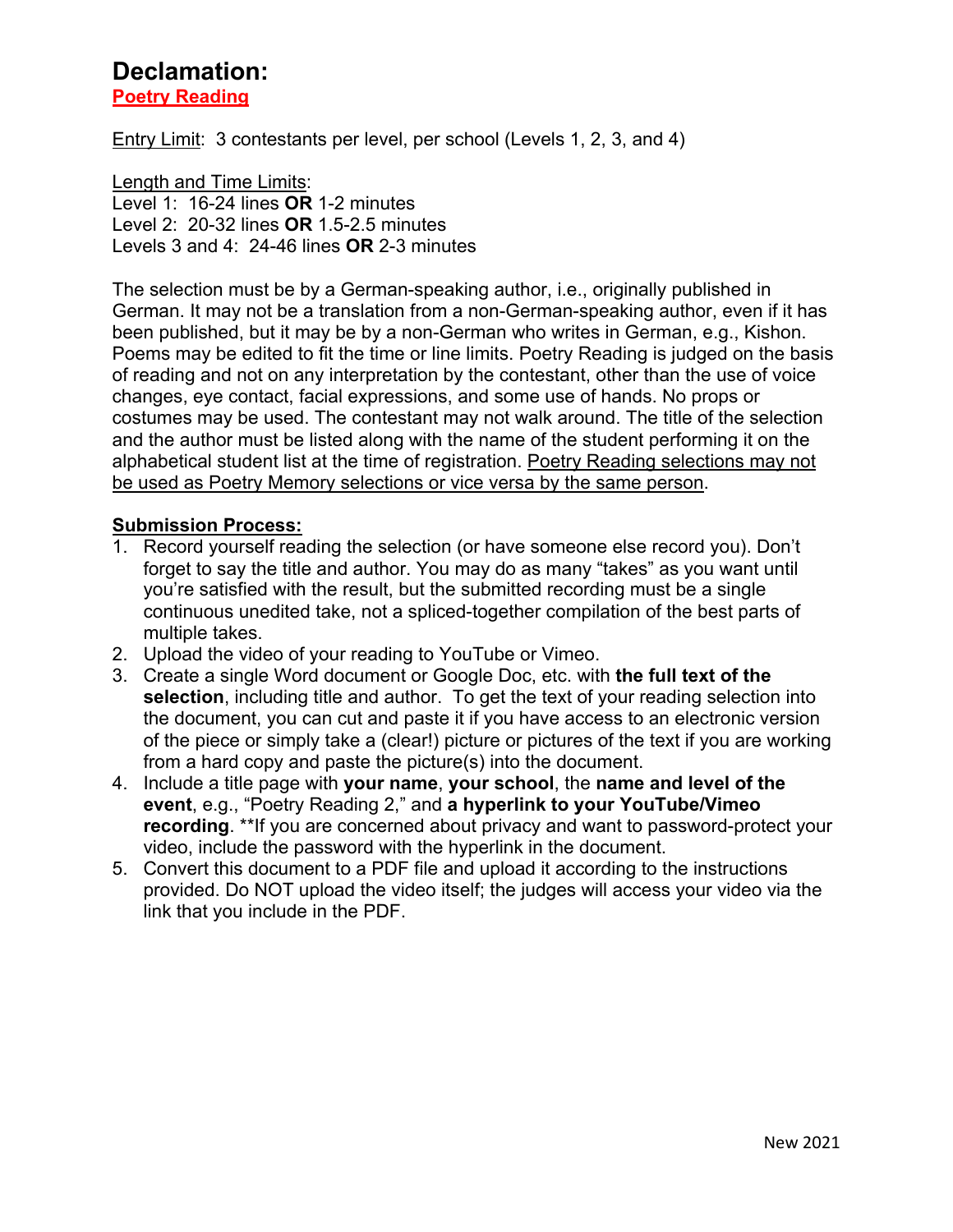## **Prose Reading**

Entry Limit: 3 contestants per level, per school (Levels 1, 2, 3, and 4)

Length and Time Limits: Level 1: 16-24 lines **OR** 1-2 minutes Level 2: 20-32 lines **OR** 1.5-2.5 minutes Levels 3 and 4: 24-46 lines **OR** 2-3 minutes

The selection must be by a German-speaking author, i.e., originally published in German. It may not be a translation from a non-German-speaking author, even if it has been published, but it may be by a non-German who writes in German, e.g., Kishon. Selections may be edited to fit the time or line limits. Prose Reading is judged on the basis of reading and not on any interpretation by the contestant, other than the use of voice changes, eye contact, facial expressions, and some use of hands. No props or costumes may be used. The contestant may not walk around. The title of the selection and the author must be listed along with the name of the student performing it on the alphabetical student list at the time of registration. Prose Reading selections may not be used as Prose Memory selections or vice versa by the same person.

- 1. Record yourself reading the selection (or have someone else record you). Don't forget to say the title and author. You may do as many "takes" as you want until you're satisfied with the result, but the submitted recording must be a single continuous unedited take, not a spliced-together compilation of the best parts of multiple takes.
- 2. Upload the video of your reading to YouTube or Vimeo.
- 3. Create a single Word document or Google Doc, etc. with **the full text of the selection**, including title and author. To get the text of your reading selection into the document, you can cut and paste it if you have access to an electronic version of the piece or simply take a (clear!) picture or pictures of the text if you are working from a hard copy and paste the picture(s) into the document.
- 4. Include a title page with **your name**, **your school**, the **name and level of the event**, e.g., "Prose Reading 2," and **a hyperlink to your YouTube/Vimeo recording**. \*\*If you are concerned about privacy and want to password-protect your video, include the password with the hyperlink in the document.
- 5. Convert this document to a PDF file and upload it according to the instructions provided. Do NOT upload the video itself; the judges will access your video via the link that you include in the PDF.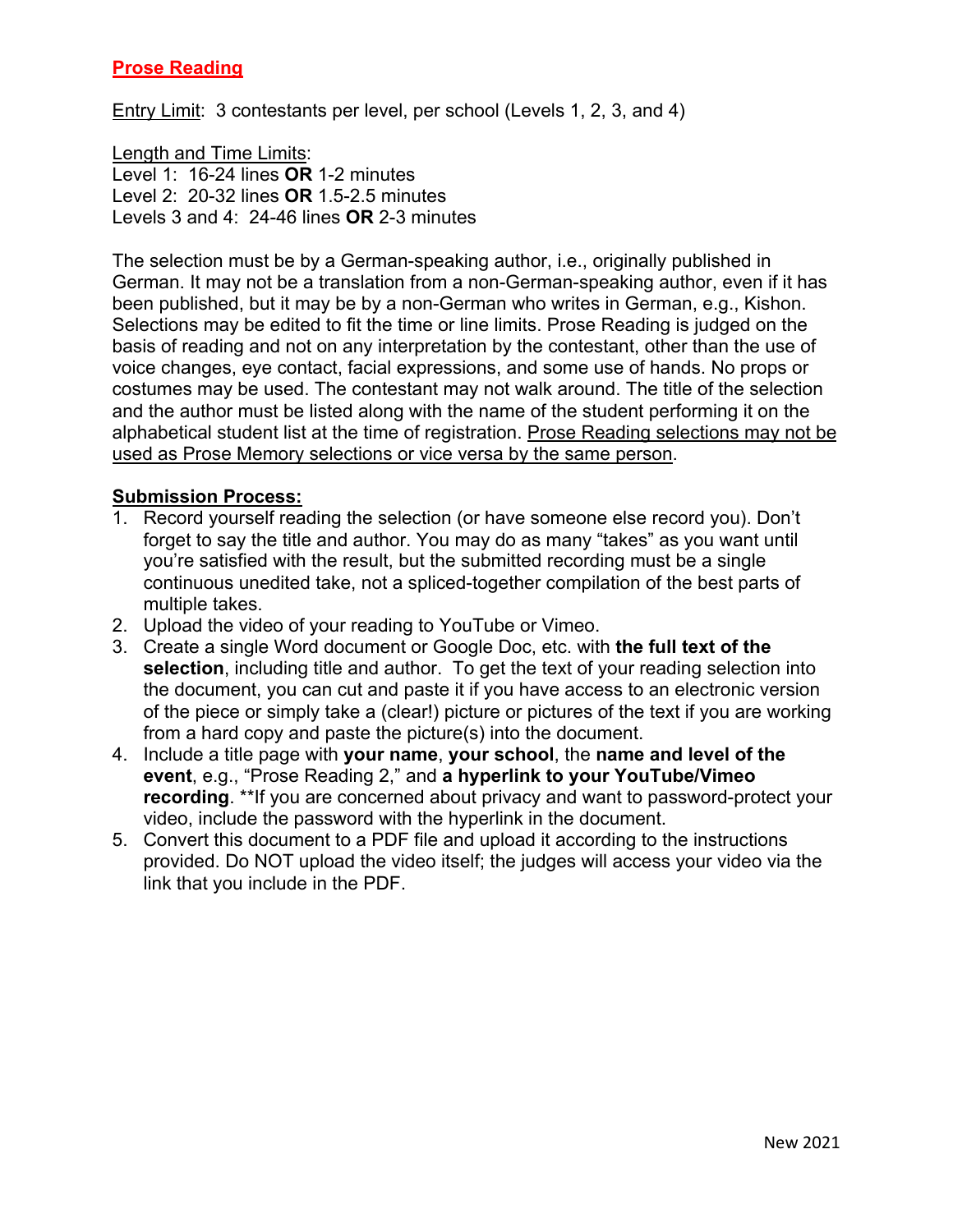# **Oral Tests:**

## **Oral Presentation**

Entry Limit: 2 entries per school (Level 4 only; EXCEPTION: If a school has no Level 4 students attending contest, Level 3 contestants may enter, but with the understanding that they will be competing against Level 4 contestants.)

#### Time Limit: 2-4 minutes

The contestant gives a **prepared** presentation based on a provided picture prompt. The picture will be posted on the contest website by December 1 each year and will relate to some current cultural topic. The presentation must compare cultural perspectives between one or more German-speaking countries and your own region related to the topic suggested by the picture. Contestant may use notes (maximum 10 bullet points, maximum 5 words per bullet), but the presentation is otherwise memorized. The presentation may be accompanied by a visual component (picture cards, poster, photo story, images on a tablet or laptop), but the visuals cannot include any words. Note: Contestant must remain fully in view of the camera for the entire presentation, so if close ups of visuals are necessary, the contestant must make sure he/she is still 100% visible. The video may not cut back and forth between contestant and visuals.

- 1. Record yourself (or have someone record you) giving your presentation. You may do as many "takes" as you want until you're satisfied with the result, but the submitted recording must be a single continuous unedited take, not a splicedtogether compilation of the best parts of multiple takes. (See rules above regarding use of visuals.)
- 2. If notes were used, hold the note card(s) up to the camera for at least 5 seconds (each) at the end of the presentation so that the judges can get a good look at it (them). The time it takes to display the note cards does not count toward the time limit.
- 3. Upload the video of your presentation to YouTube or Vimeo.
- 4. Create a single Word document or Google Doc with **your name**, **your school**, an image (or images) of your "**visual component**" if you used one, and **a hyperlink to your YouTube/Vimeo recording**. \*\*If you are concerned about privacy and want to password-protect your video, include the password with the hyperlink in the document.
- 5. Convert this document to a PDF file and upload it according to the instructions provided. Do NOT upload the video itself; the judges will access your video via the link that you include on the document.